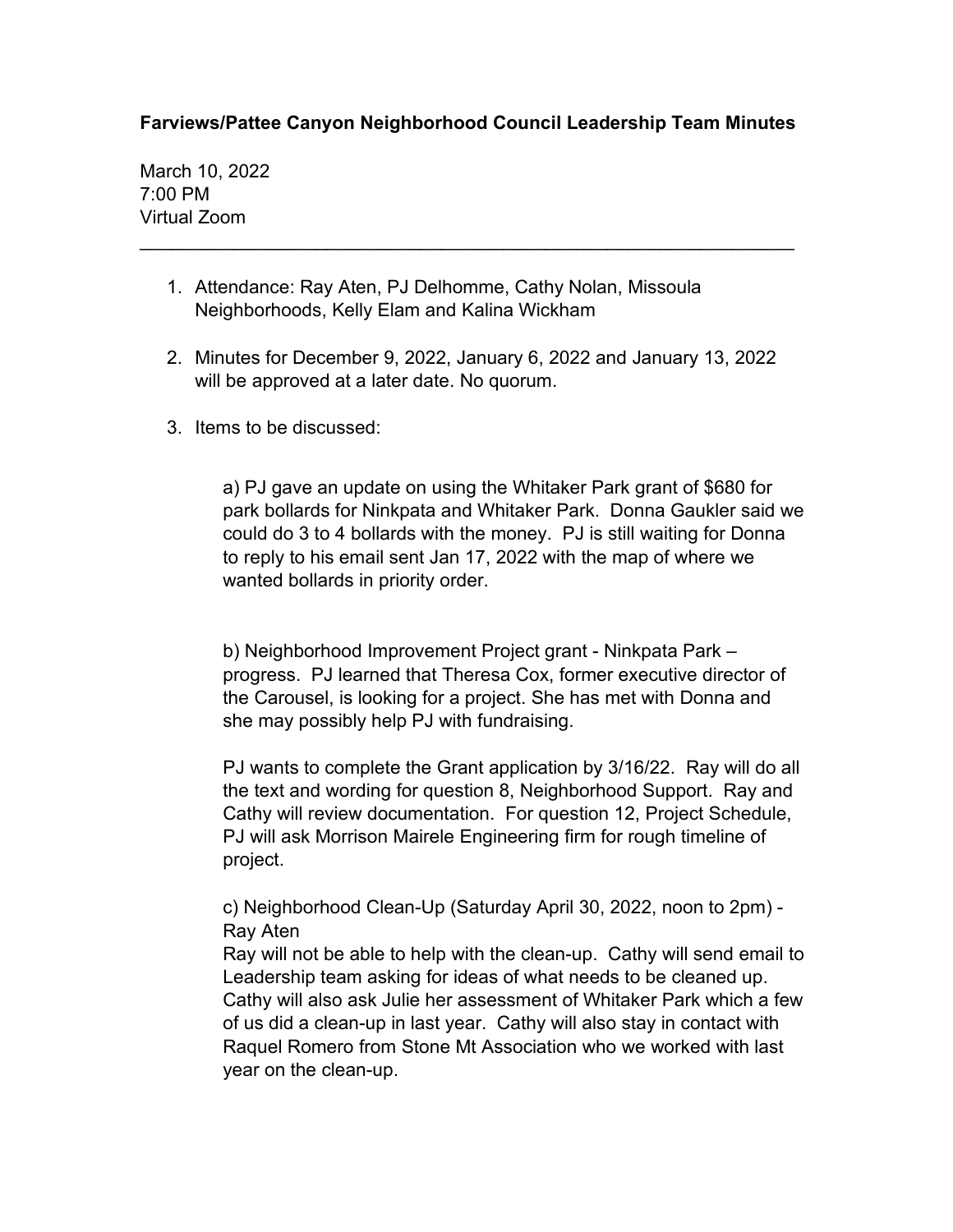d) Highlands Golf Course, Zoning – Ray Aten

Final Zoning code still in question for the Highlands Golf Course which as a conservation easement on it. There has been a chain of emails between several homeowners who live next to the golf course and Andrew Hagemeier, Project Planner with Missoula County Planning Department about the change in zoning. The county has been working with the golf course owners to find an agricultural zoning district that they feel will work for the golf course.

FYI: There will be no Community Forum in March.

- 4. Community Forum Report Ray Aten Ray recommends we look at February 24, Community Forum presentation by Ashley Brittner Wells, Community Engagement Specialist on Justice, Equity Diversity and Inclusion (JEDI). [https://pubmissoula.escribemeetings.com/Meeting.aspx?Id=f097dc16-9327-](https://pubmissoula.escribemeetings.com/Meeting.aspx?Id=f097dc16-9327-42f6-b1c7-3180c6492f2f&Agenda=PostMinutes&lang=English) [42f6-b1c7-3180c6492f2f&Agenda=PostMinutes&lang=English](https://pubmissoula.escribemeetings.com/Meeting.aspx?Id=f097dc16-9327-42f6-b1c7-3180c6492f2f&Agenda=PostMinutes&lang=English)
- 5. Missoula Neighborhoods Report No report
- 6. Items not on agenda

a. Cathy will send a thank you note to Jen Snippen who has left the Leadership Team.

b. Kelly or Kalina will update website to remove Jen Snippen from Leadership Team: [https://www.ci.missoula.mt.us/272/Farviews-Pattee-](https://www.ci.missoula.mt.us/272/Farviews-Pattee-Canyon)**[Canyon](https://www.ci.missoula.mt.us/272/Farviews-Pattee-Canyon)** 

c. Kelly will reach out to Teri Fellon as she has not attended a LT meeting for several months.

d. Cathy brought up the distribution of the DRIVE LIKE YOUR KIDS LIVE. Ray reminded us that our plan was to distribute these at our next General Meeting (date TBD) which we plan to do in Ninkpata Park. This General Meeting will take place during a warmer month and we will have an Ice Cream truck.

Next Meeting will be May 12.

PJ will moderate and set the agenda.